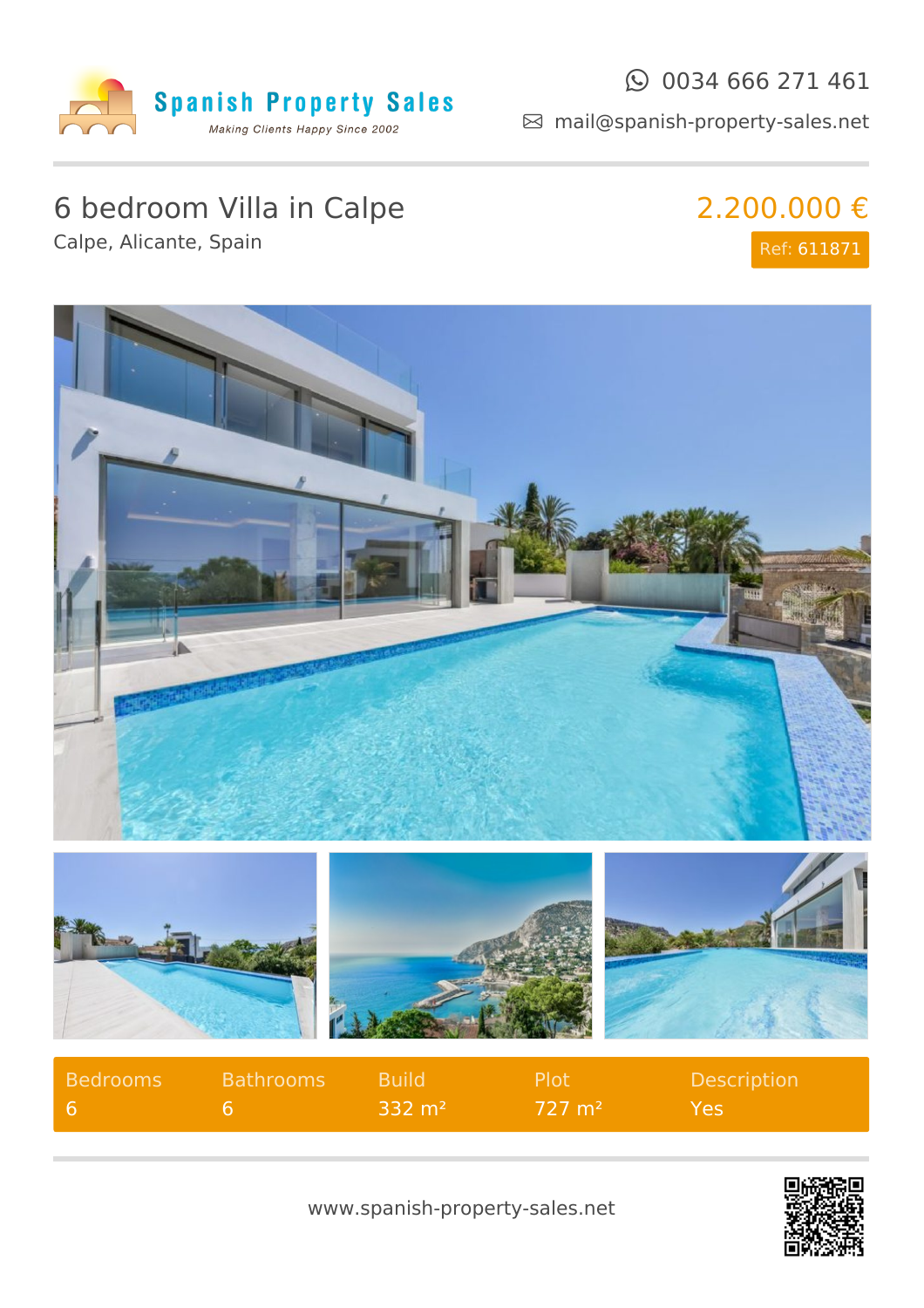

mail@spanish-property-sales.net

### 6 bedroom Villa in Calpe

Calpe, Alicante, Spain



#### Description

This luxury modern villa with beautiful views to the sea is located in El Tossal, close to the marina, beach and town centre of Calpe. The villa consists in total 6 bedrooms and bathrooms, distributed over three floors. The villa will include underfloor heating with heat pump, central air conditioning, and an optional domotic system.The villa consists of:- Ground floor: large living/dining room with an open kitchen and large glazed doors leading out to the pool terrace. Double bedroom, house bathroom, storage room and a double bedroom with en-suite bathroom.- First floor: master bedroom with dressing room, en-suite bathroom and doors leading out to a terrace, double bedroom with en-suite bathroom and doors leading out to a terrace and there are two further double bedrooms sharing a bathroom.- Basement: garage, laundry room, storage room, fitness room and a shower room- Solarium with amazing views- A dream house very near to the sea, perfect to enjoy the Mediterranean lifestyle.- For further information please do not hesitate to contact us.